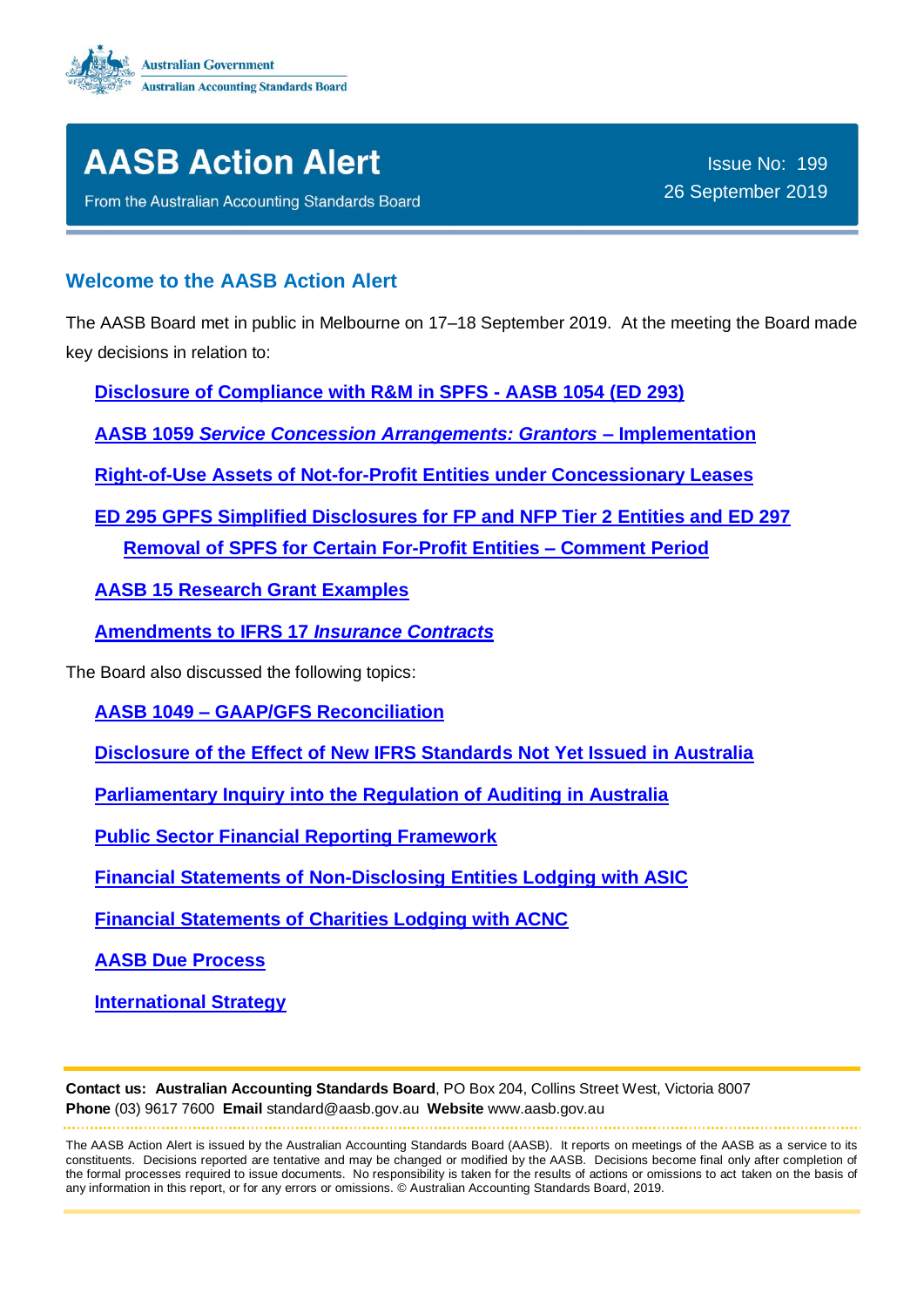

#### **[Education Strategy](#page-6-3)**

**[Evidence-Informed Standard-Setting Framework](#page-6-4)**

**AASB's [User Advisory Committee](#page-7-1)**

**International [Documents Open for Comment](#page-7-2)**

#### **Disclosure of Compliance with R&M in SPFS - AASB 1054 (ED 293)**

<span id="page-1-0"></span>*Not-for-profit entities preparing financial reports for ACNC or ASIC*

The Board decided:

(a) not-for-profit (NFP) entities required by legislation or otherwise to comply with AASB 1054 *Australian Additional Disclosures*, such as medium and large charities with revenue greater than \$250,000, registered with the Australian Charities and Not-for-profits Commission (ACNC) and companies limited by guarantee lodging financial reports with ASIC will be required to make the disclosures about compliance with recognition and measurement (R&M) requirements of Australian Accounting Standards (AAS) in their special purpose financial statements (SPFS) for annual reporting periods ending on or after 30 June 2020.

The Board noted the ACNC expressed support for increased transparency of the financial reporting in the sector. Also, the work is on-going to consider further changes to the financial reporting framework for NFP entities.

- (b) for each material disclosed accounting policy disclose whether it does not comply with AAS R&M requirements or the compliance has not been assessed.
- (c) on the basis of the assessment in (b), disclosure is made as to whether overall the AAS R&M requirements are complied with (no instances of non-compliance or non-assessment), not complied with (1 or more instances of non-compliance) or not assessed (1 or more instances of non-assessment). Where there is known non-compliance an indication of the non-compliance should be disclosed.
- (d) disclosure of compliance with the R&M requirements in AAS excludes consolidation and the equity method of accounting as these are the subject of separate disclosures;
- (e) relief from determining whether or not its interests in other entities give rise to interests in subsidiaries, associates or joint ventures is only available where there is no legislative requirement to make this determination; and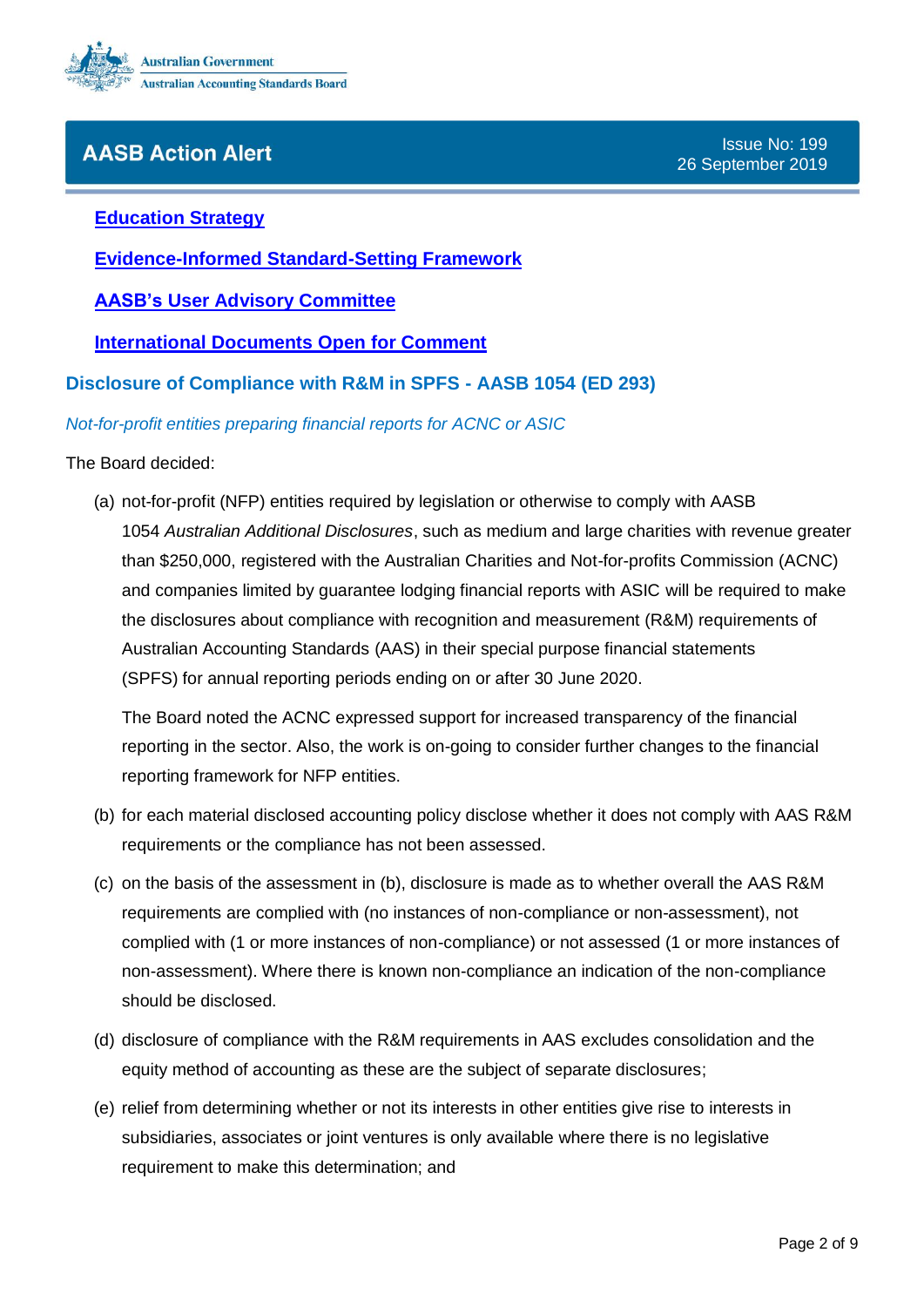

(f) the proposed implementation guidance and illustrative examples in ED 293 will be updated to reflect the above decisions.

The Board noted its amended proposals do not require more information than the NFP entities already provide, as they may indicate they have not made an assessment of compliance with AAS R&M. The Board acknowledged that there is less clarity in SPFS R&M requirements for charities and the new disclosures provide appropriate information for users without undue cost to preparers. Although the scope of the proposals has been limited to NFP entities, the Board decided that a fatal-flaw review version for public comment was not required as the proposals are less onerous.

#### *For-profit entities*

The Board decided additional disclosure of information about compliance with the recognition and measurement (R&M) requirements in Australian Accounting Standards (AAS) **will not apply** to for-profit private sector entities preparing SPFS, unless the proposals in ED 297 to prohibit SPFS are not finalised. The Board acknowledged stakeholder feedback that the amendments would only be relevant to these entities for a short period of time if the proposals in ED 297 are finalised as expected by 30 June 2020 and costs are likely to outweigh benefits.

### <span id="page-2-0"></span>**AASB 1059** *Service Concession Arrangements: Grantors* **– Implementation**

The Board decided to amend AASB 16 *Leases* and AASB 1059 to:

(a) exempt assets that would be recognised as service concession assets under AASB 1059 from the application of AASB 16;

(b) amend the transitional relief in AASB 1059 paragraph C4 modified retrospective method as follows:

- (i) specify any financial liability should be recognised at fair value at the date of initial application;
- (ii) initially measure the Grant of a Right to the Operator (GORTO) liability representing the unearned portion of any revenue arising from the receipt of a service concession asset based on the current replacement cost of the service concession asset at the date of initial application adjusted to reflect the remaining concession period relative to the total period of the arrangement, rather than relative to the remaining economic life of the service concession asset; and
- (iii) measure a liability representing any unearned revenue arising from the receipt of additional consideration from the operator for access to an existing asset of the grantor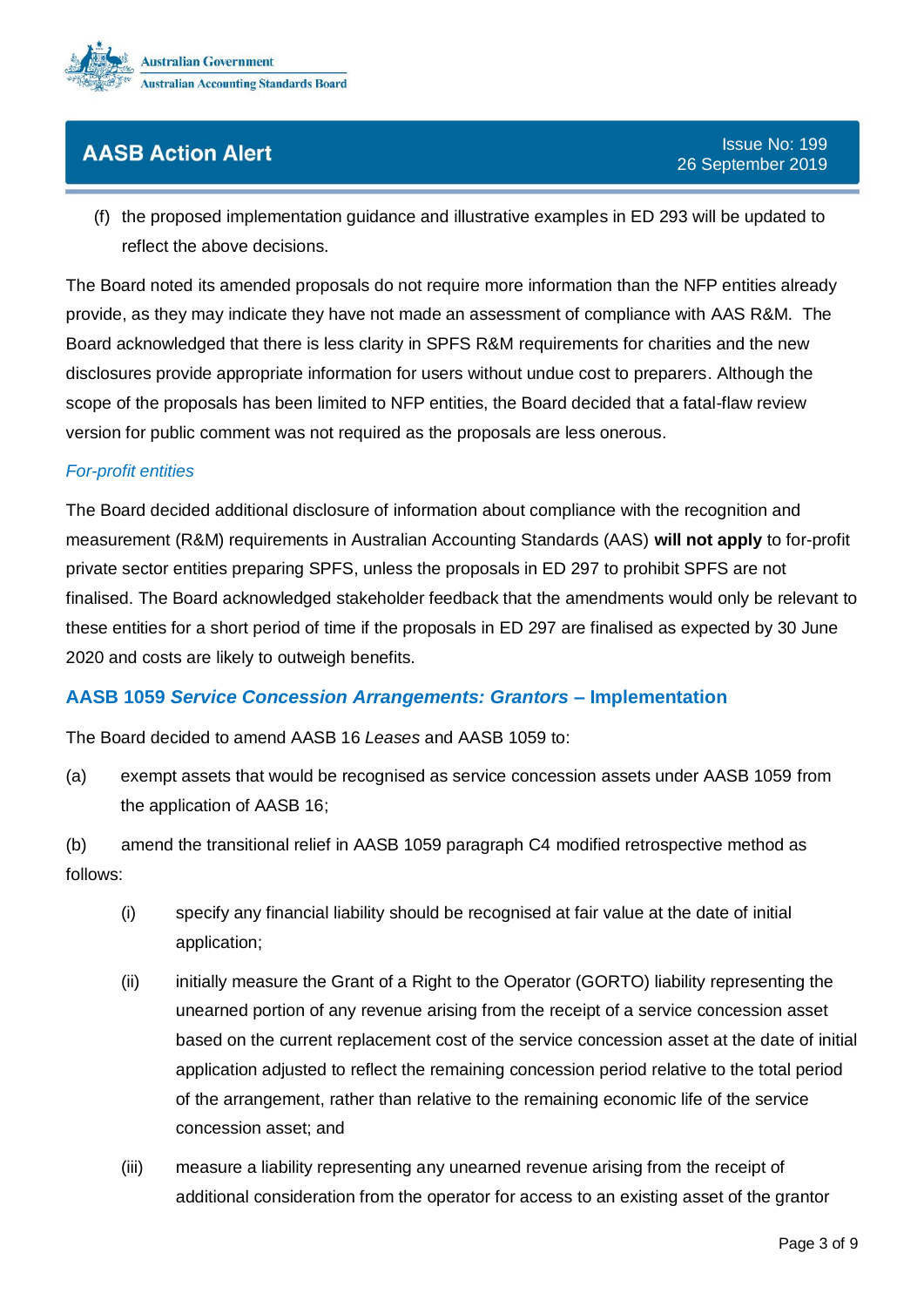

that has been reclassified as a service concession asset at the proceeds received, adjusted to reflect the remaining period of the service concession arrangement relative to the total period of the arrangement;

- (c) amend paragraph B76 of AASB 1059 to clarify that the grantor's policy choice to continue applying insurance accounting is limited to contracts that meet the definition of a financial guarantee under AASB 9 *Financial Instruments*, if they have previously been accounted for as insurance contracts; and
- (d) make editorial amendments to paragraph IG10 and IG13 in the implementation guidance accompanying AASB 1059.

The amending Standard is expected to be issued shortly. The Standard will apply to periods beginning on or after 1 January 2020, with earlier application permitted.

## <span id="page-3-0"></span>**Right-of-Use Assets of Not-for-Profit Entities under Concessionary Leases**

The Board decided to propose further amendments to AASB 16 *Leases* and AASB 1049 *Whole of Government and General Government Sector Financial Reporting* to address the following implementation issues:

- (a) provide an option under AASB 1049 for the Whole of Government and the General Government Sector to measure right-of-use (ROU) assets arising under concessionary leases at cost or at fair value in subsequent measurements, which extends the existing relief in relation to measurement at initial recognition; and
- (b) specify ROU assets under concessionary leases are a separate class of ROU assets from ROU assets arising under other leases for the purposes of AASB 16.

The Board noted the exemption does not extend to entities outside WOG or GGS, such as local governments as these entities are not required by current accounting standards to adopt a fair-value approach. A Fatal-Flaw Review version of the amending Standard is expected to be issued shortly with a comment period of 30 days.

# <span id="page-3-1"></span>**ED 295** *GPFS Simplified Disclosures for FP and NFP Tier 2 Entities* **and ED 297** *Removal of SPFS for Certain For-Profit Entities* **– Comment Period extended**

The Board agreed to extend the comment period for ED 295 and ED 297 by two weeks from 15 November 2019 to 30 November 2019 in response to stakeholders' feedback. The Board also noted that submissions received after the revised closing date for comments on the EDs will not be considered by the Board, as it is important to progress the projects related to ED 295 and ED 297 so that any final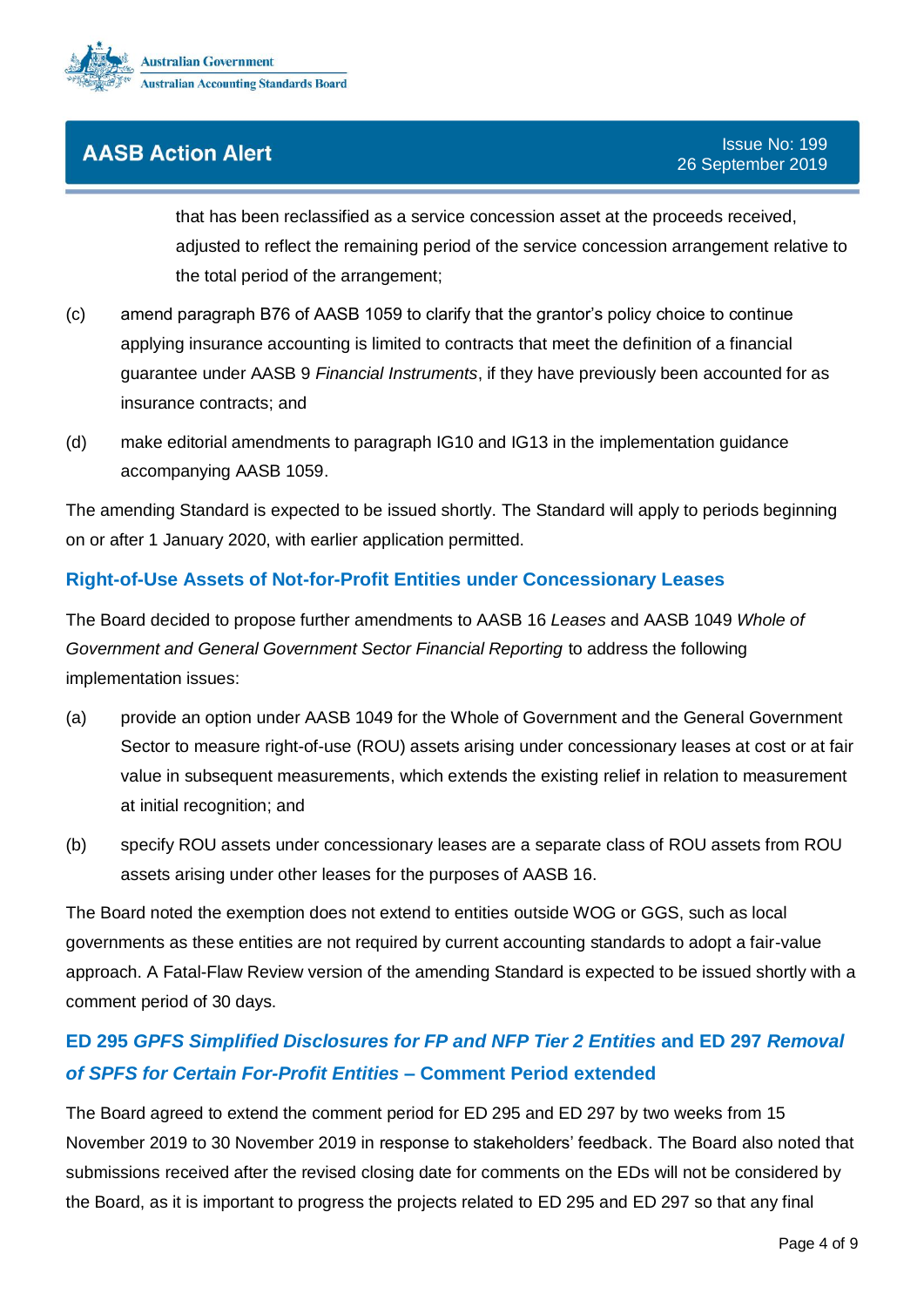

Standards resulting from the proposals in the EDs are made available for entities to early adopt by 30 June 2020. For example entities transitioning from SPFS to GPFS as a result of the change in thresholds for determining large proprietary companies under the *Corporations Act 2001.* This is unlikely to be achieved if the comment period for the Eds was extended beyond the end of November 2019.

# <span id="page-4-0"></span>**AASB 15 Research Grant Examples**

The Board decided to amend Illustrative Examples 4A and 4B attached to AASB 15 *Revenue from Contracts with Customers* to clarify how AASB 15 paragraph 35(a) should be applied. However, the amendments do not change the conclusions of the Illustrative Examples.

A Fatal-Flaw Review version of the amending Standard is expected to be issued shortly with a comment period of 30 days.

The Board also discussed a revised version of draft staff FAQ presenting additional research grant examples. Staff will meet with university and medical research sector stakeholders before finalising the staff FAQ on additional research grant examples.

### <span id="page-4-1"></span>**Amendments to IFRS 17** *Insurance Contracts*

The Board agreed that the key recommendations to the IASB in relation to ED 2019/4 *Amendments to IFRS 17 Insurance Contracts,* based on the AASB's Insurance Transition Resource Group feedback are:

- 1) extend the proposed scope of reinsurance recovery initial recognition from proportionate reinsurance relating to a loss from onerous contracts to all reinsurance contracts held for which there is a direct link between the expected recoveries and the loss recognised on underlying onerous contracts.
- 2) retain the principles in IAS 34.28, that the frequency of an entity's interim reporting shall not affect the measurement of its annual results, by removing IFRS 17 B137, which prevents change to the treatment of accounting estimates made in previous interim financial statements in subsequent annual financial statements.
- 3) adopt a business model approach (underwriting adverse development or acquiring portfolios for renewal) to determine the appropriate acquisition accounting for acquired contracts at a portfolio level, ie. liability for settlement of claims from contracts acquired to deliver a broader strategic outcome should be classified as liability for incurred claims.
- 4) note the concern of the industry in respect of using the inception date 'locked in' discount rates to accrete Contractual Service Margin and the perceived accounting mismatch this produces.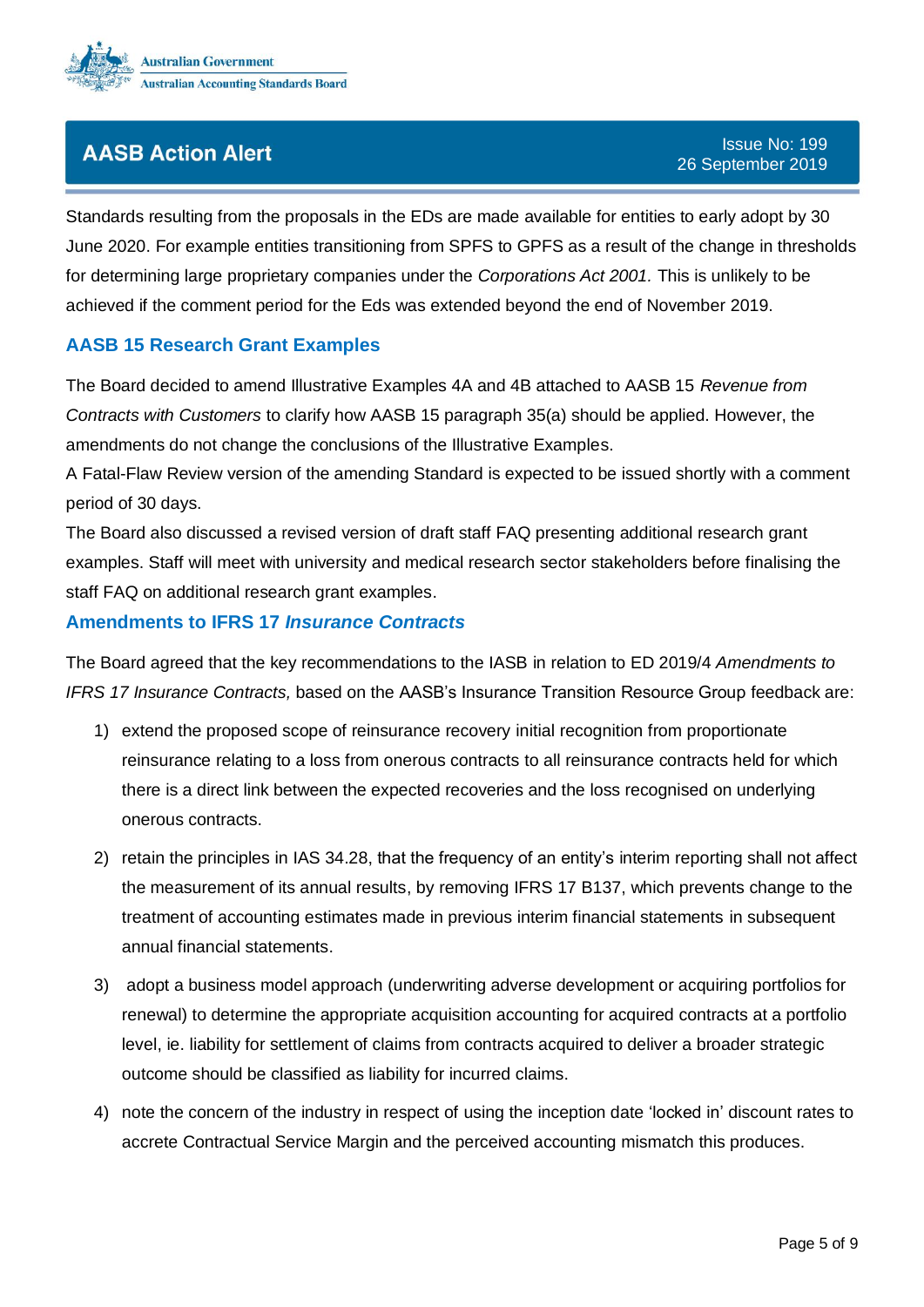

## <span id="page-5-0"></span>**AASB 1049 – GAAP/GFS Reconciliation**

The Board decided to propose optional relief from the GAAP/GFS reconciliation and the disclosure of GFS measures of key fiscal aggregates to address stakeholder concerns regarding costs of preparing such reconciliations given the increasing divergence of AAS and GFS. If the relief is adopted, additional disclosures are proposed to clarify that key fiscal aggregates presented on the financial statements are not GFS measures and to explain (but not quantify) material differences between the GAAP and GFS measures of the key fiscal aggregates. The Board noted the implications of this decision for the Financial Reporting Council GAAP/GFS harmonisation direction and will be discussing this with the FRC.

## <span id="page-5-1"></span>**Disclosure of the Effect of New IFRS Standards Not Yet Issued in Australia**

The Board decided to issue a Fatal-Flaw Review Draft proposing to amend AASB 1054 *Australian Additional Disclosures* to require disclosure of the effect of new IFRS Standards that have not yet been issued by the AASB as Australian Accounting Standards, to ensure IFRS compliance for for-profit publicly accountable entities. The effective date of the amending Standard will be proposed as periods beginning on or after 1 January 2020.

## <span id="page-5-2"></span>**Parliamentary Inquiry into Regulation of Auditing in Australia**

The Board decided to make a submission to the Inquiry, addressing matters such as the importance of global and principle-based Australian Accounting Standards, the efforts of the Board in seeking improvements to the requirements for impairment testing of assets, and the usefulness of digital financial reporting to users of financial statements and regulators.

### <span id="page-5-3"></span>**Public Sector Financial Reporting Framework**

The proposals in AASB Discussion Paper *Improving Financial Reporting for Australian Public Sector* (June 2018) have been discussed with principal stakeholders. The FRC's Public Sector Working Group will lead this project, involving financial reporting regulators, auditors and Treasury officials in managing the change process.

The project will be carried out in three phases:

- Phase 1: Research and initial consultation
- Phase 2: Detailed discussions and further design work
- Phase 3: Review, acceptance and approval

Phase 1 is underway. AASB staff will work with the Commonwealth Department of Finance to prepare material to illustrate the possible financial reporting requirements of each reporting tier.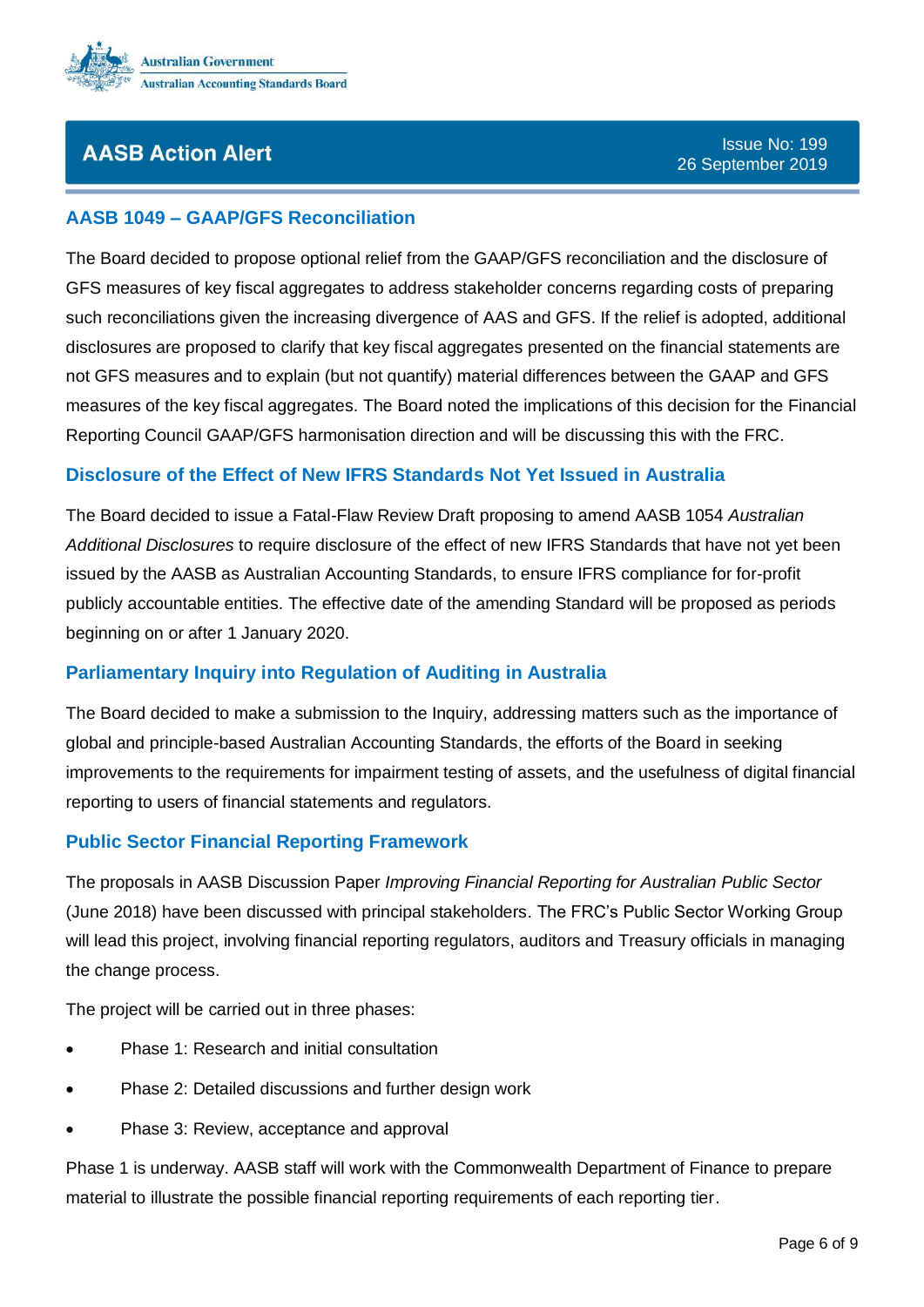

Phase 2 is expected to be undertaken in 2020–2021, which would involve developing recommendations for change for Commonwealth, State/Territory and local government.

Phase 3 would address the feedback in Phase 2 to present final proposals and obtain clearance by relevant decision-makers. Depending on the complexity of change and the legislative programs in each jurisdiction, the project is expected to be completed in 2024.

## <span id="page-6-3"></span>**Education Strategy**

<span id="page-6-4"></span>The Board approved the AASB's Education strategy and making it available on the AASB's website. **Evidence-Informed Standard-Setting Framework**

The Board approved the AASB's Evidence-Informed Standard-Setting Framework and making it available on AASB's website.

## <span id="page-6-0"></span>**Financial Statements of Non-Disclosing Entities Lodging with ASIC**

The Board received an update on the final findings from Research Report 12 examining the reporting practices of certain categories of (i.e. specified) for-profit entities lodging SPFS with ASIC, in particular the increased lodgement of SPFS by the specified for-profit entities from 66% in 2011 to 71% in 2018 (the preliminary findings shared in April 2019 with the Board was 55% in 2018). The Board agreed that the findings in Research Report 12, including the extent of compliance with R&M requirements of AAS by these entities, support the Board's proposals in ED 293, ED 295 and ED 297 to improve consistency, comparability, transparency and enforceability of financial statements that are required to comply with AAS.

### <span id="page-6-1"></span>**Financial Statements of Charities Lodging with ACNC**

The Board received the final findings from Research Report 11 examining the reporting practices of certain categories of for-profit entities lodging SPFS with ACNC, in particular that for 44% of the entities, it was not clear whether they complied with the R&M requirements in AAS. The Board agreed that the findings of the Research Report 11 support its effort to improve the financial reporting framework for the NFP private sector as a separate project from the for-profit sector.

### <span id="page-6-2"></span>**AASB Due Process**

The Board revised its Due Process Framework for Setting Standards and will seek Financial Reporting Council (FRC) feedback. Once finalised the Due Process Framework will be made available on the AASB's website.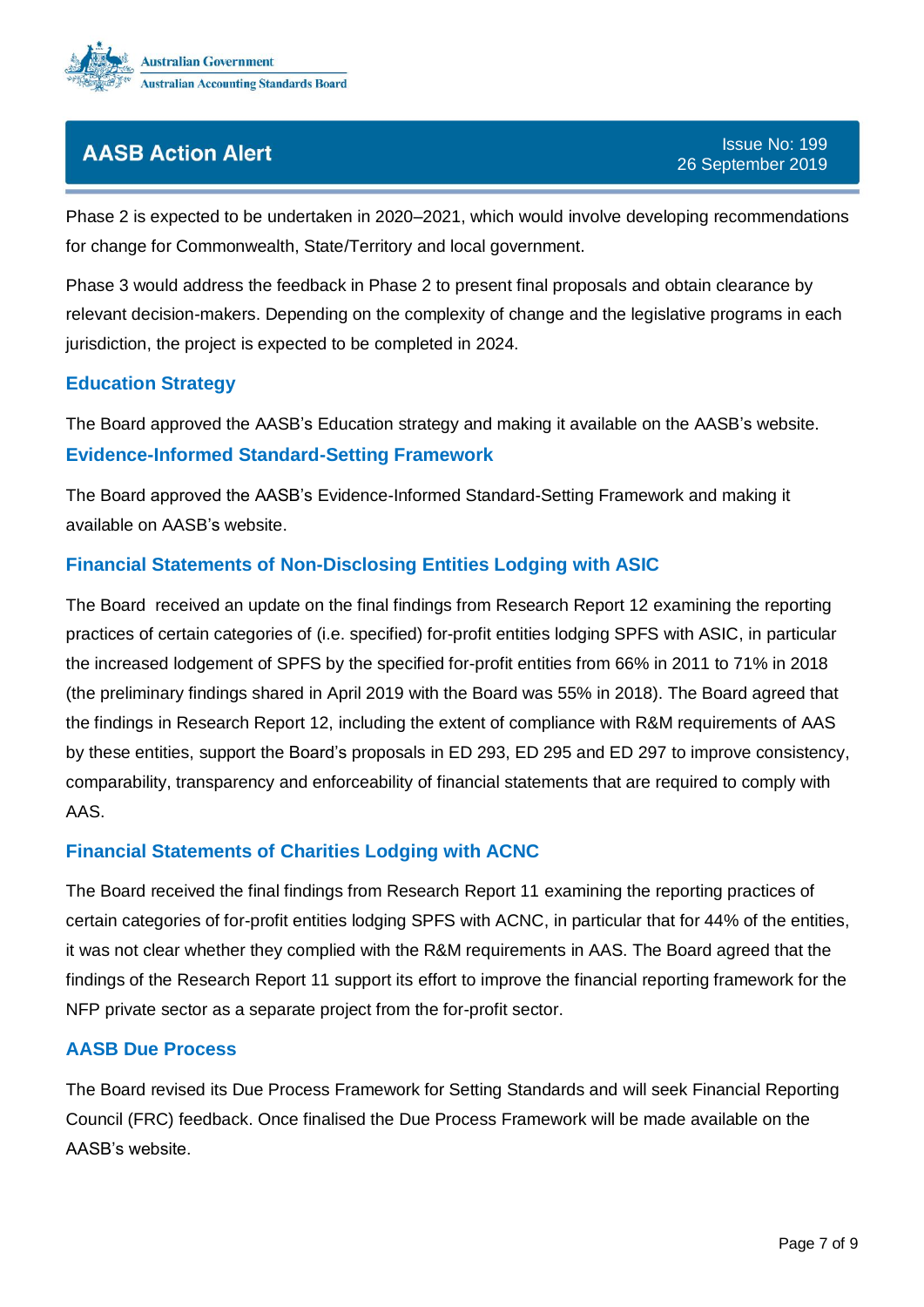

### <span id="page-7-1"></span>**User Advisory Committee meeting update**

The Board was informed about the newly formed AASB User Advisory Committee (UAC), which will enable the AASB to obtain user and analyst feedback on key domestic and international projects. Feedback from the UAC on IASB related projects will be shared with the IASB.

#### <span id="page-7-0"></span>**International Strategy**

The Board approved its International Strategy. Key aspects of the strategy are contained within the Due Process Document so the full strategy will not be published on the AASB's website.

#### <span id="page-7-2"></span>**International Documents Open for Comment**

The Board decided not to comment on the following consultative documents open for comment, subject to no further significant concerns being expressed by constituents:

- 1) IASB Exposure Draft 2019/3 *Reference to the Conceptual Framework* which proposes narrowscope amendments to IFRS 3 *Business Combinations* to update the old *Framework* reference to the *Conceptual Framework for Financial Reporting*.
- 2) IASB Draft *SMEIG Q&A IFRS for SMEs Standard* which provides guidance on the measurement of investment properties when transitioning to the IFRS for SMEs Standard.
- 3) IASB Exposure Draft 2019/5 *Deferred Tax related to Assets and Liabilities arising from a Single Transaction* which proposes an amendment to the initial recognition exemption in IAS 12..
- 4) IASB Exposure Draft 2019/6 *Disclosure of Accounting Policies and IFRS Practice Statement 2* which proposes narrow-scope amendments to IAS 1 *Presentation of Financial Statements* and IFRS Practice Statement 2 *Making Materiality Judgments* to require entities to disclose their material accounting policies rather than their significant accounting policies.
- 5) IPSASB Exposure Draft 68 *Improvements to IPSAS 2019* which proposes non-substantive changes to IPSAS to improve consistency within IPSAS.
- 6) IPSASB Exposure Draft 69 *Public Sector Financial Instruments: Amendments to IPSAS 41 Financial Instruments*, which proposes additional non-authoritative guidance to clarify the requirements for classifying, recognising and measuring monetary gold, currency in circulation International Monetary Fund (IMF) quota subscription and IMF Special Drawing Rights.
- 7) International Valuation Standards Council Financial Instruments Agenda Consultation 2019.